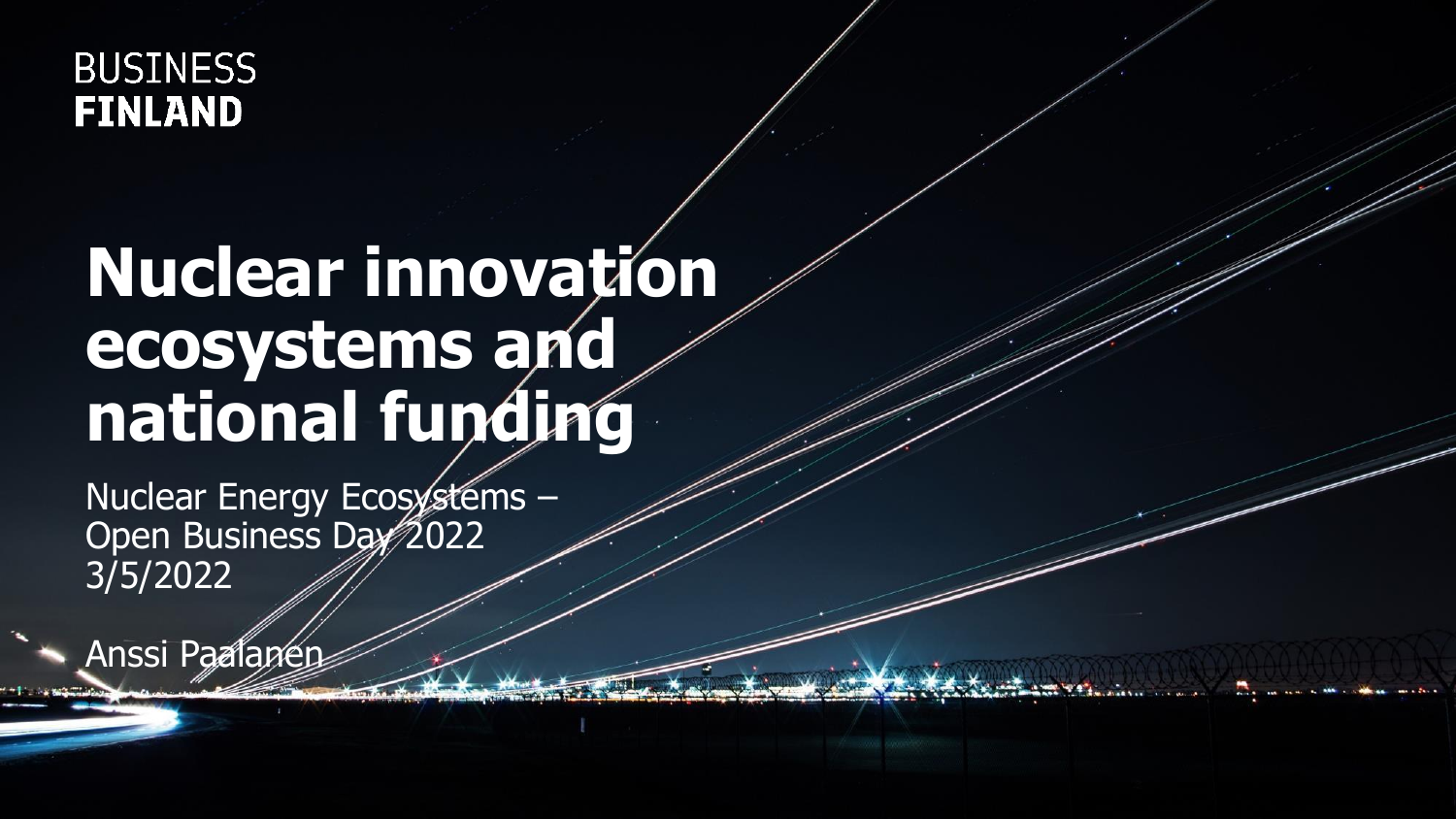### **What is Business Finland**

- **E** Business Finland is a Finnish public-sector organization offering innovation funding and internationalization services as well as promoting tourism and investments in Finland
- We generate prosperity for Finland by accelerating our customers' sustainable growth globally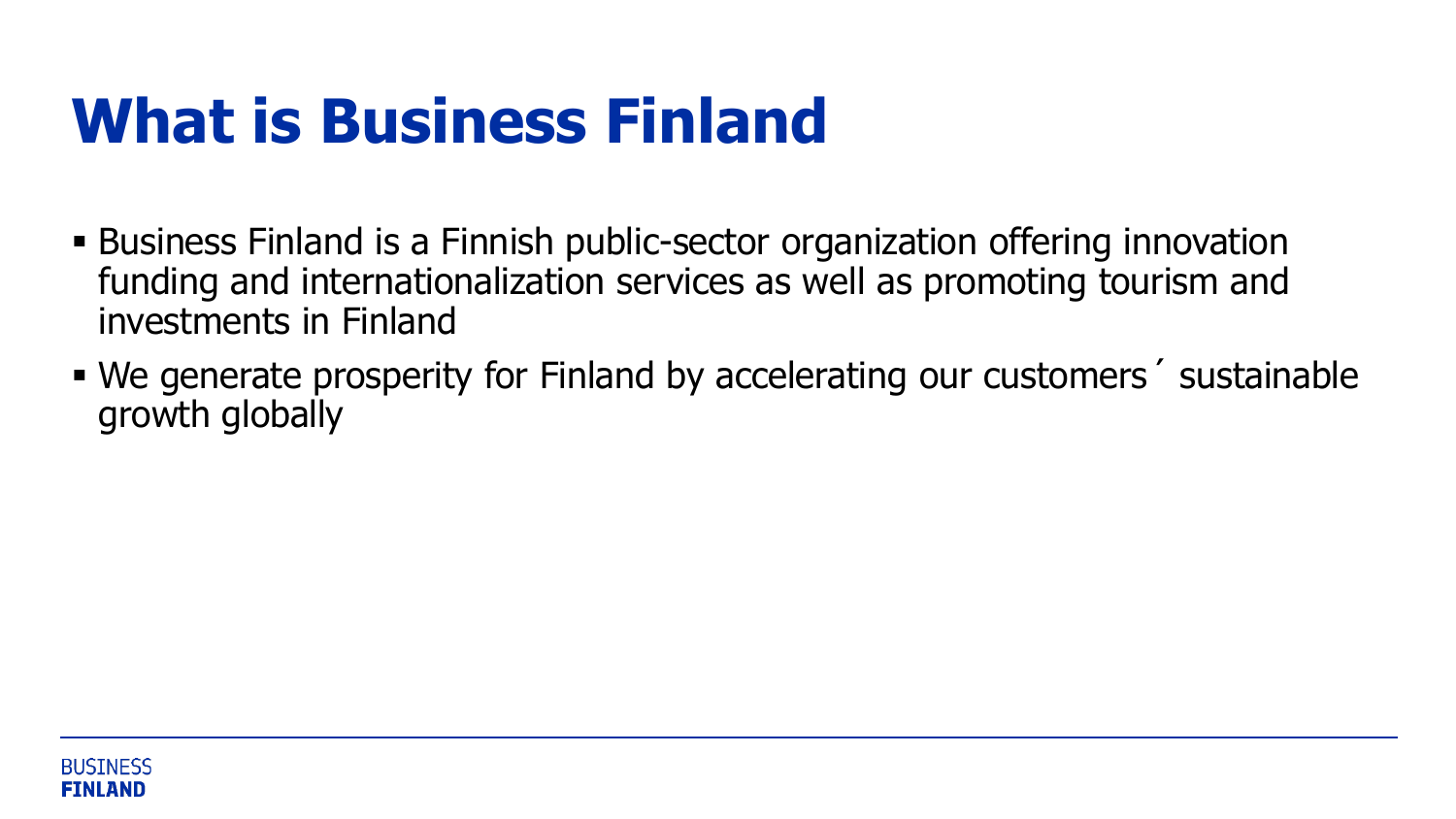# **National climate and energy strategy\***

- Finland to be carbon neutral by 2035 and carbon negative soon after
- **Example 1** Technology neutrality as a guiding principle
- Focus on new energy technologies and innovations
- Emphasis on international co-operation and projects
- Solutions with large carbon handprint are needed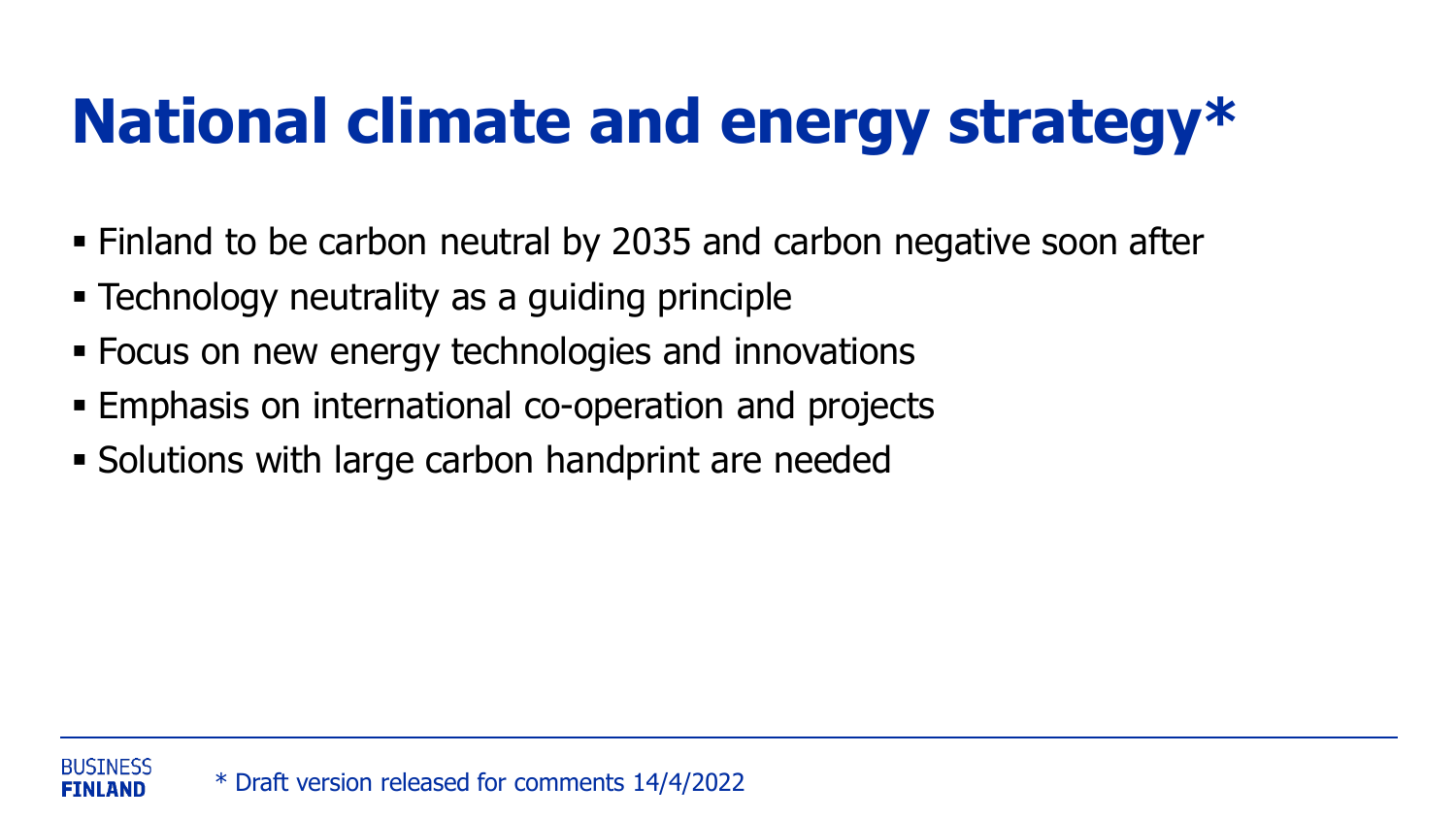## **National climate and energy strategy**

- Nuclear energy has an important role as an emission free energy source
- **EXTER** Lifetime extensions of the current fleet is seen in a positive light
- Nuclear energy act will be renewed (plan 2027)
- Separate regulation more suitable for SMR:s is considered
- Participation into significant international development projects and utilization of international research infrastructure is encouraged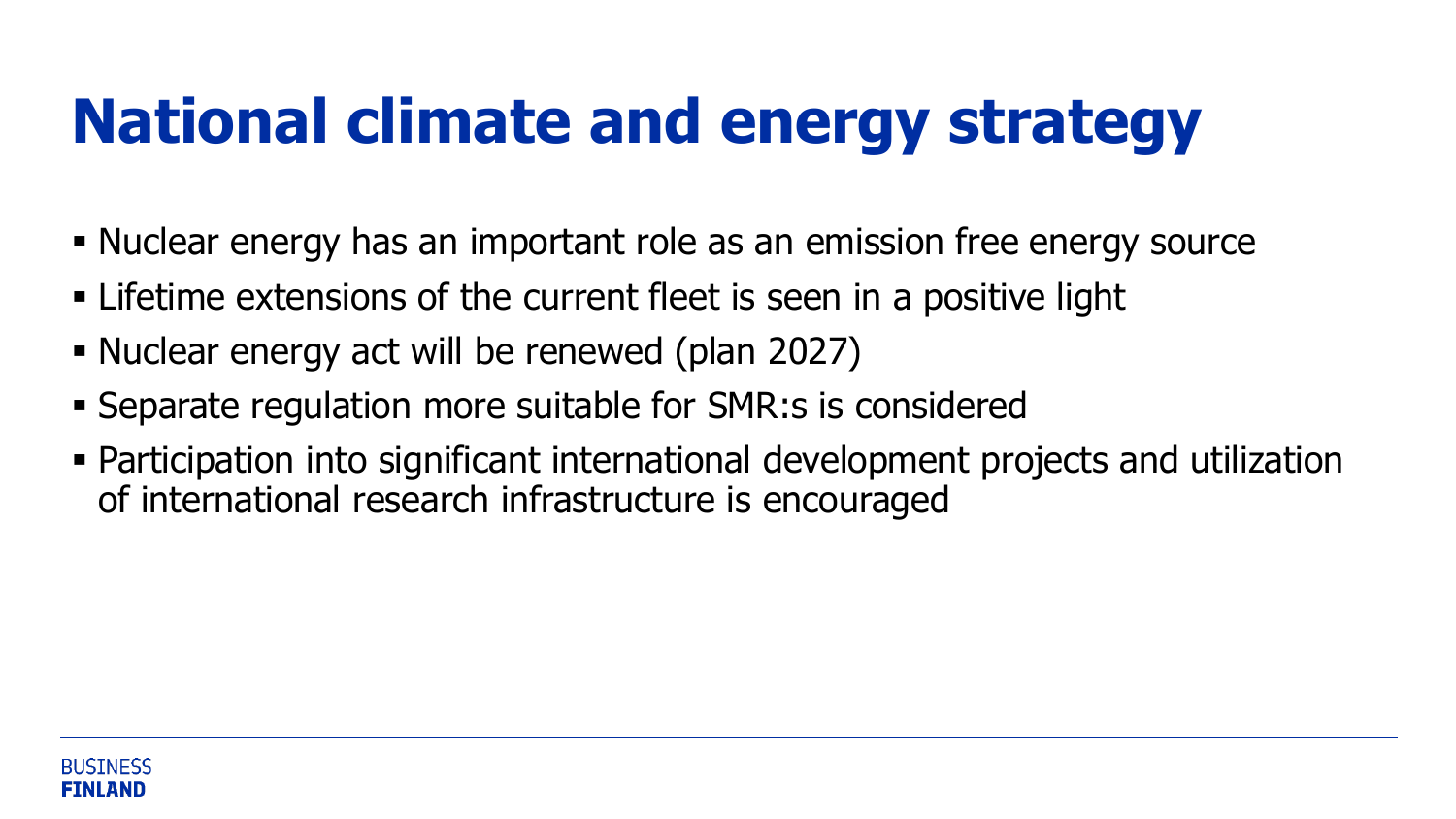# **Opportunities in Nuclear industry**

- **E** SMR development
- **Decommisioning and waste management**
- O&M development
- **Example 1 Safety development**
- **E** Sector Coupling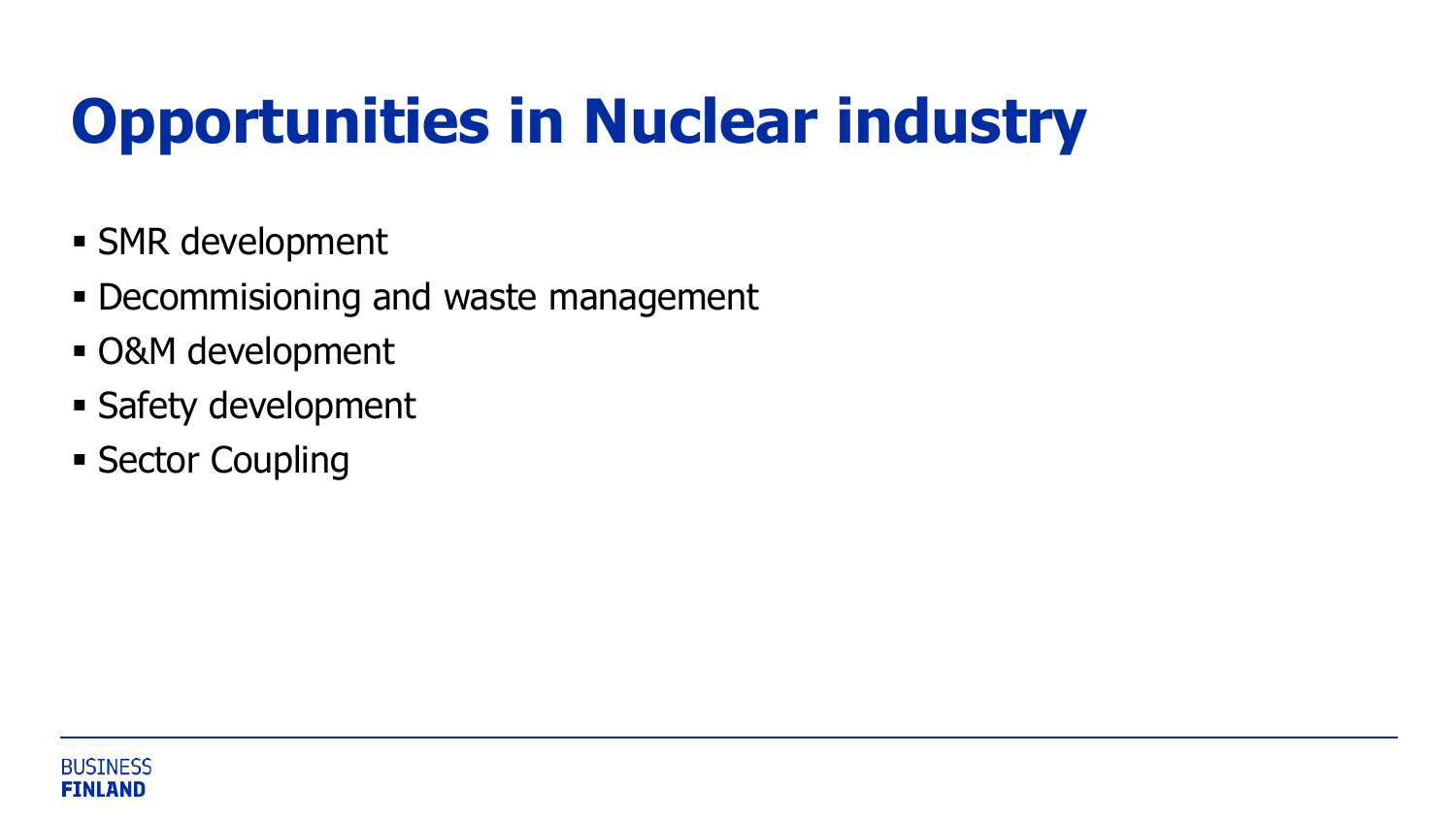### **Special characteristics – a reminder**

- Politics
- **Example 1** Regulation
- **Example 3 Slow processes & capital intensity**

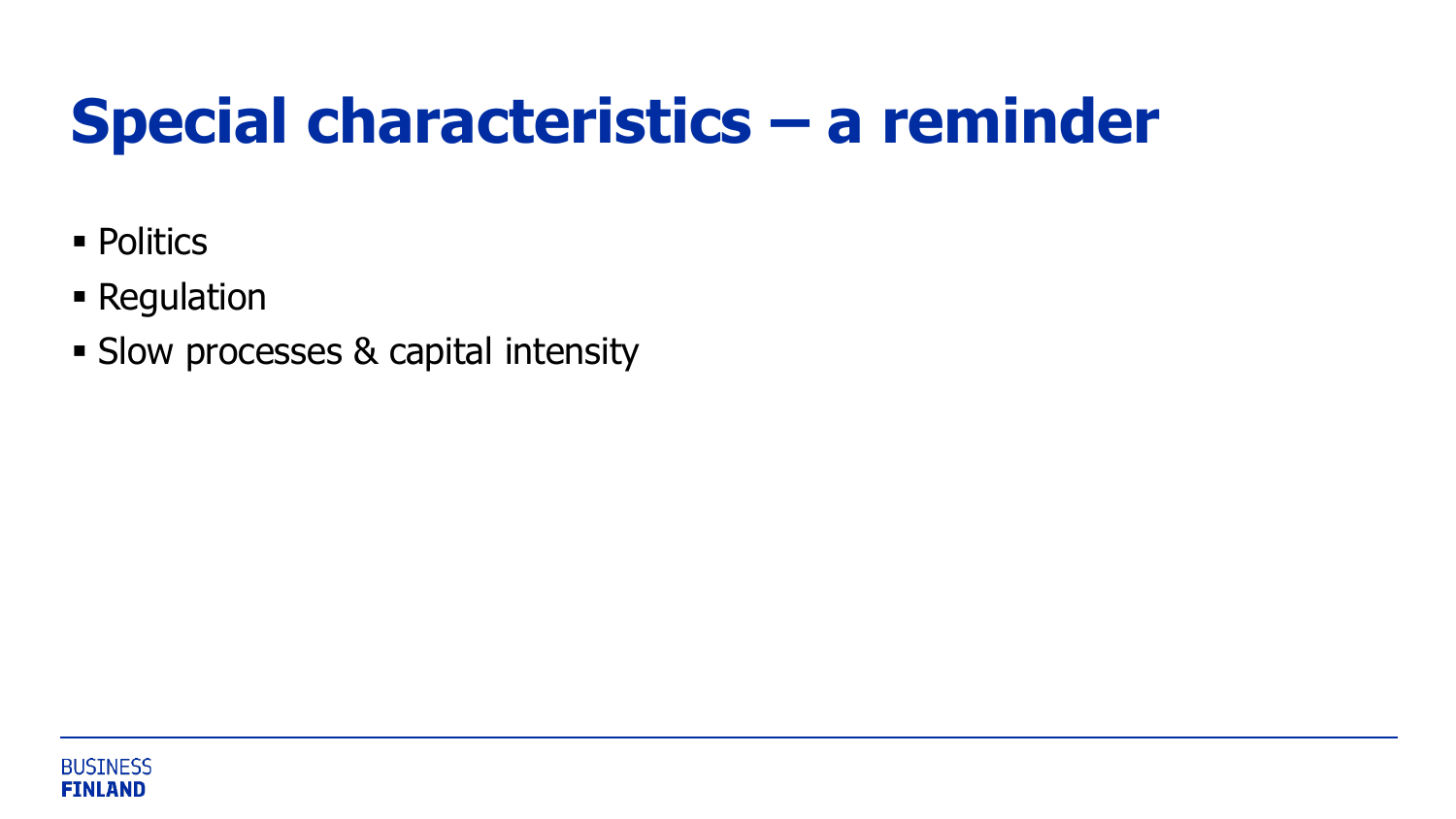### **Nuclear ecosystems**

- **There is demand for new innovation projects with export focus**
- **True co-operation between members is crucial**
- Synergies and support from domestic operations
- **Example 1** International networks are important  $-$  building networks should be part of a co-innovation project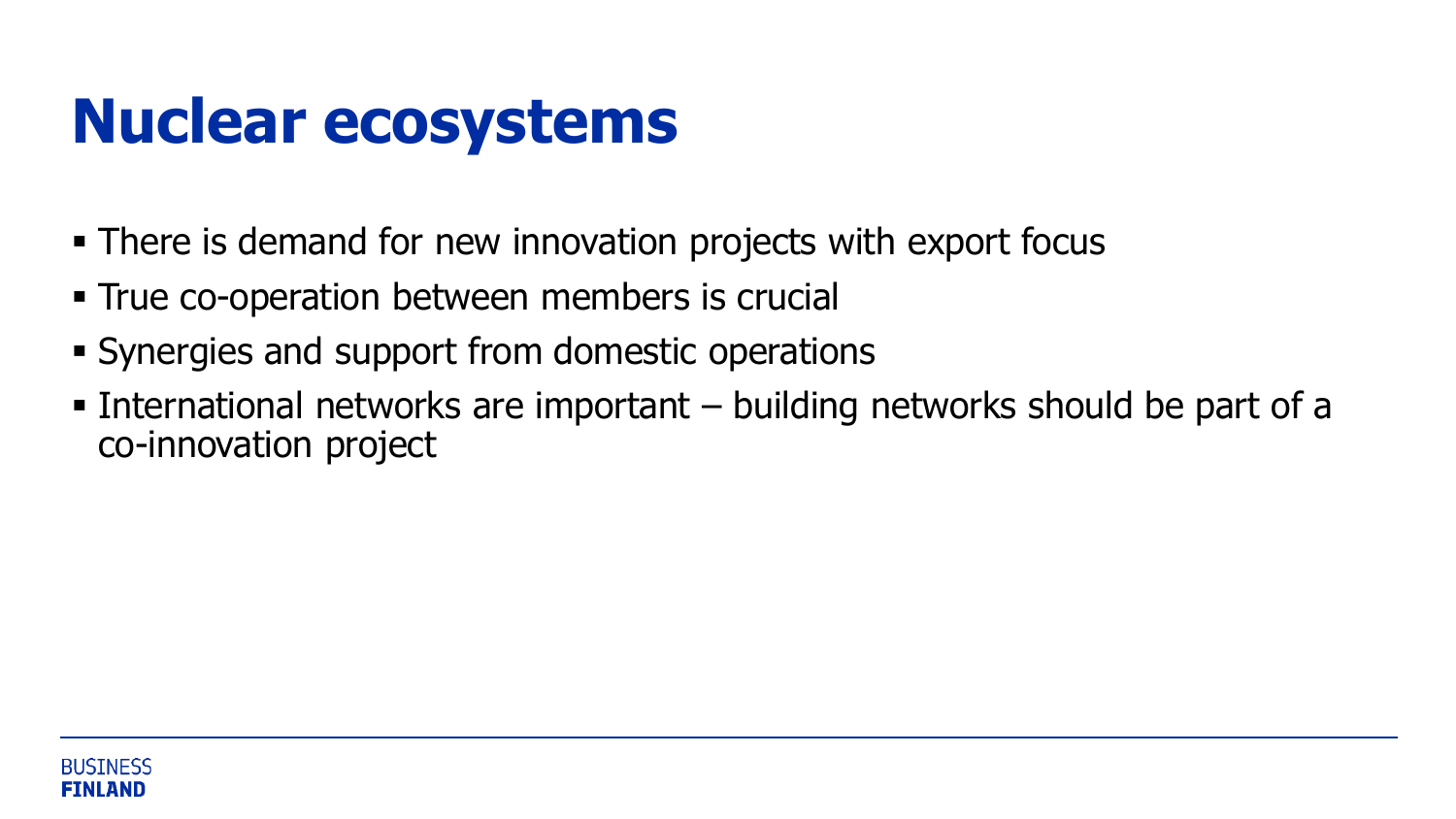### **Nuclear ecosystems**

- Current innovation projects serve as examples of what can be funded by Business Finland
	- EcoSMR
	- deComm
	- EcoFusion
	- **EINUELS**
- **New ecosystems can be independent or build on the existing ones**
- The aim is to create sustainable high value ecosystems

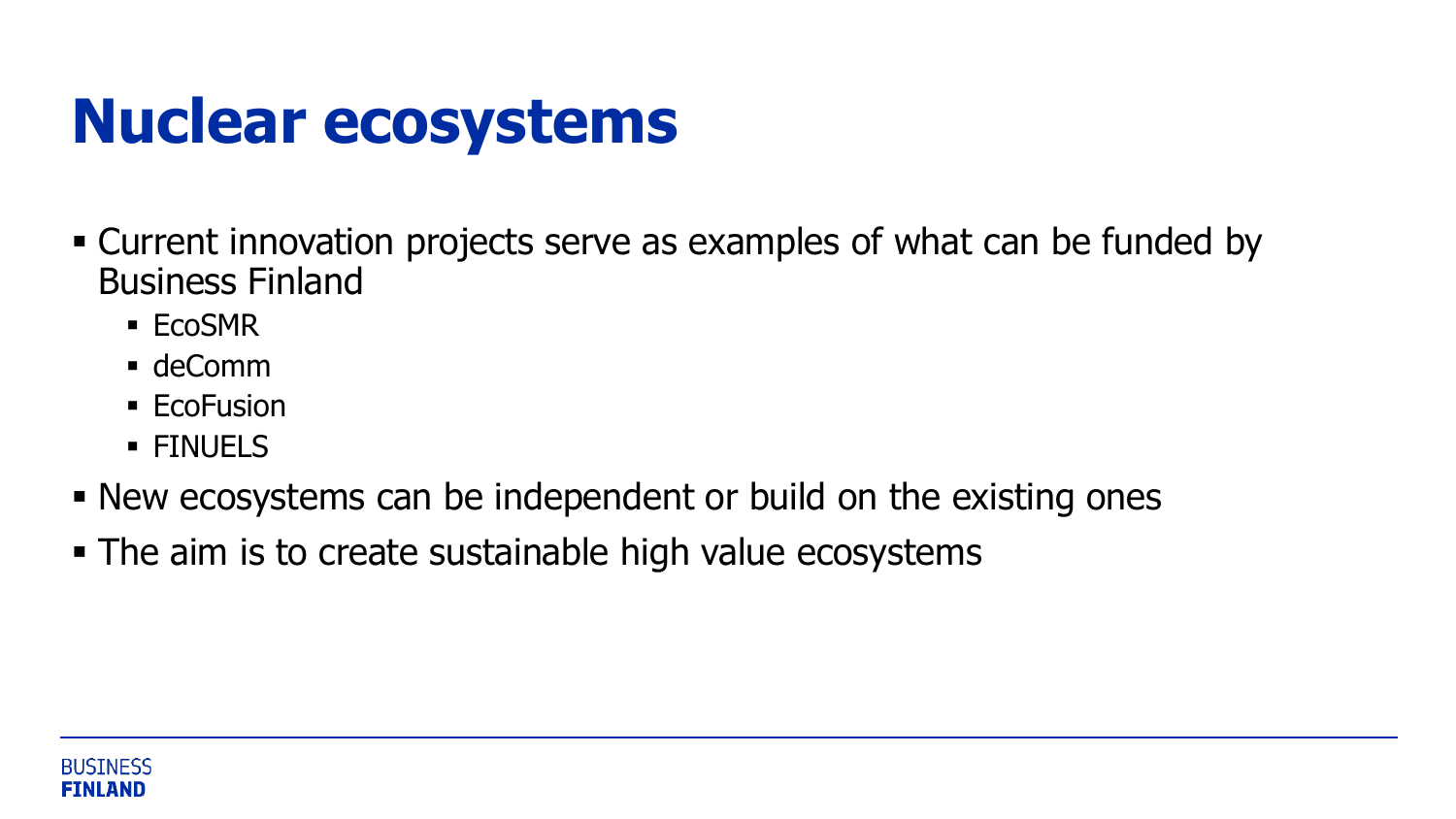### **Services of Business Finland**

- **E** SME Funding
- Invest in Finland services
- **Example 1 Guidance and support in export markets**
- **RDI funding** (esp. co-innovation projects)

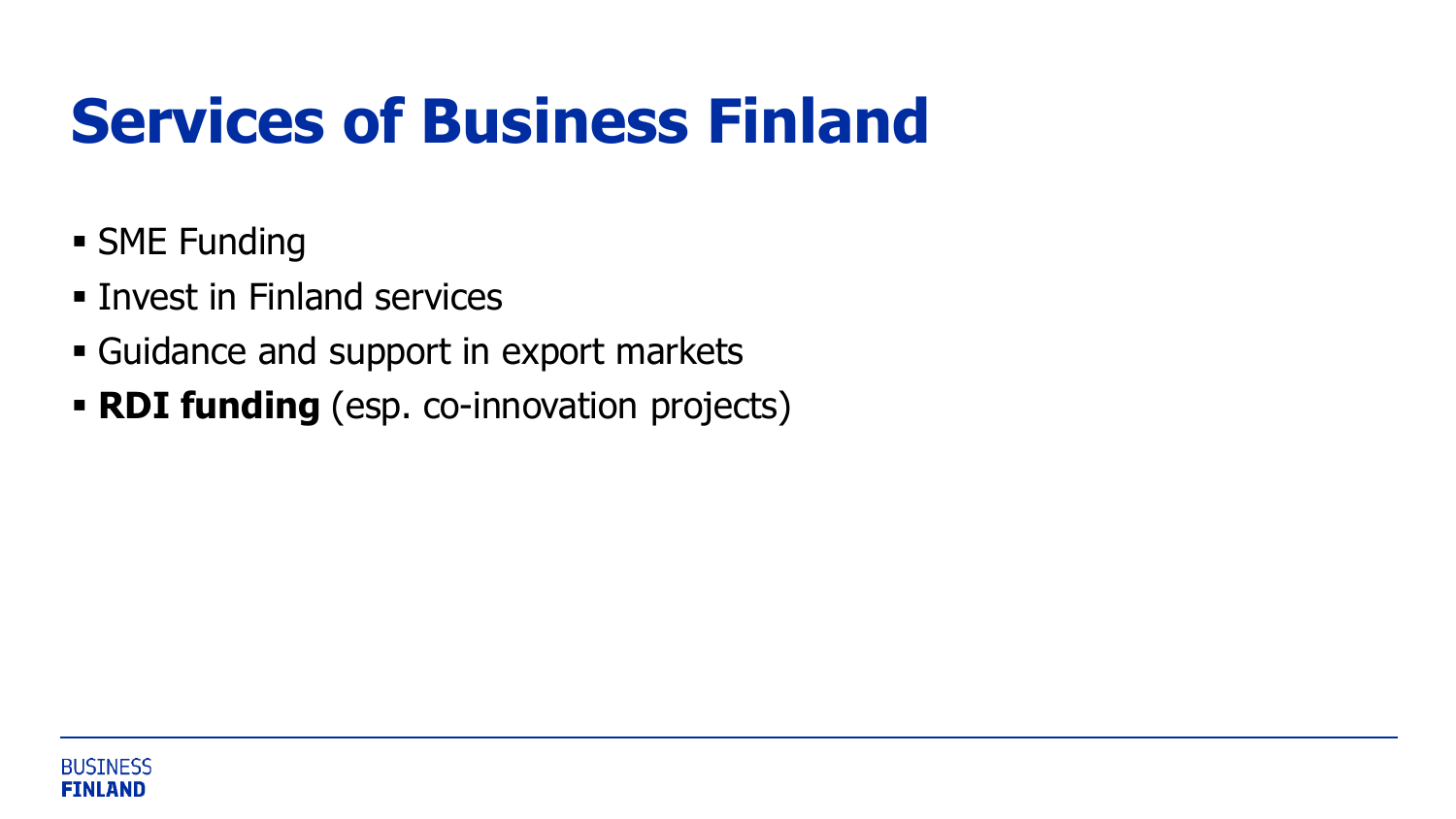### **Co-innovation**

- Companies and research organizations develop jointly new knowledge and innovations for business needs
- **E** A common, ambitious goal
- Companies can have various roles, e.g.:
	- an own R&D project
	- **participating in another organisation's project**
	- a subcontractor
- Funding up to 40 % (large companies), 50 % (SMEs) or 70 % research organizations
- Grant (research) or loan (development)

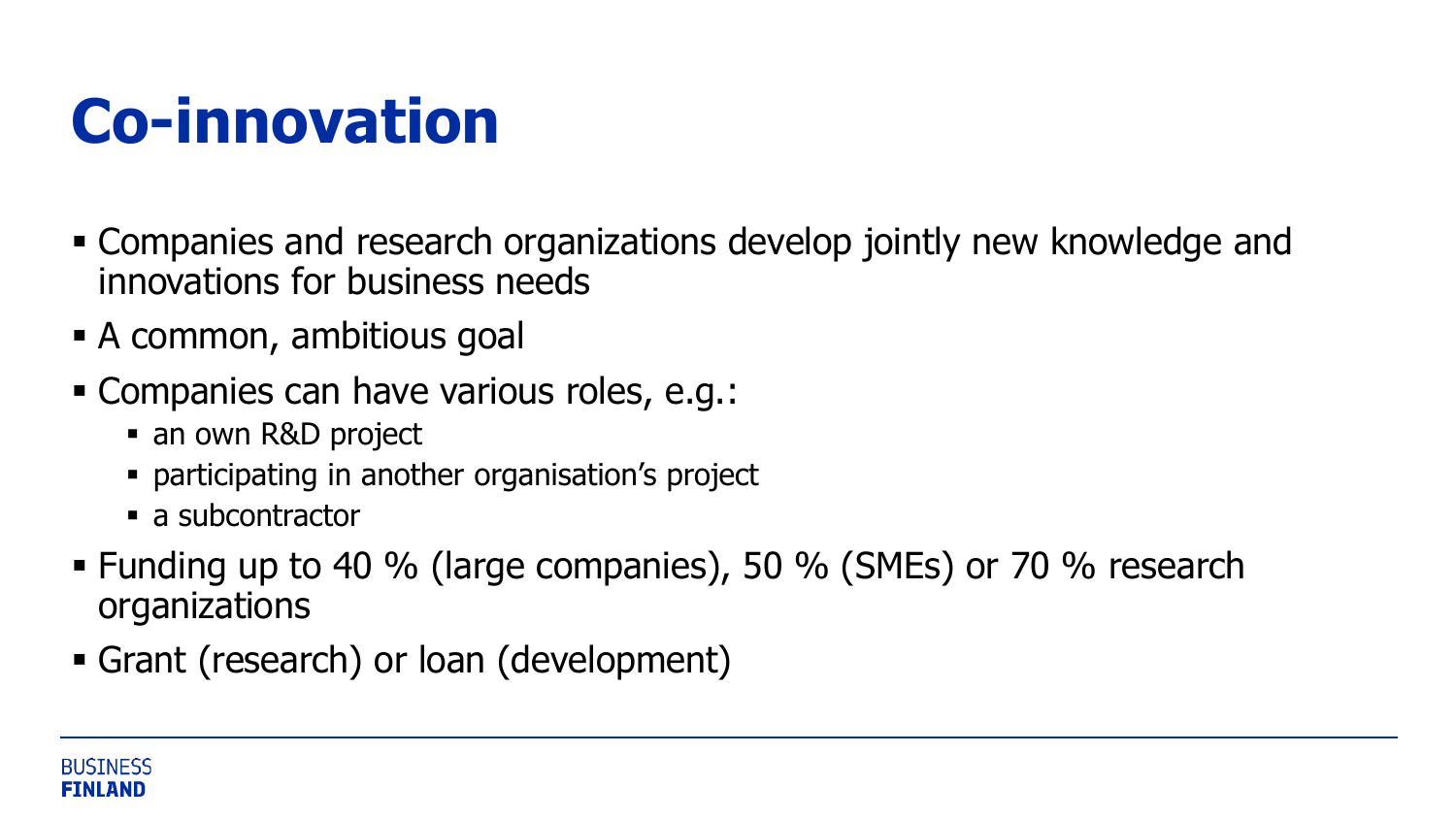Anssi Paalanen Anssi.paalanen@businessfinland.fi +358 400 597 866